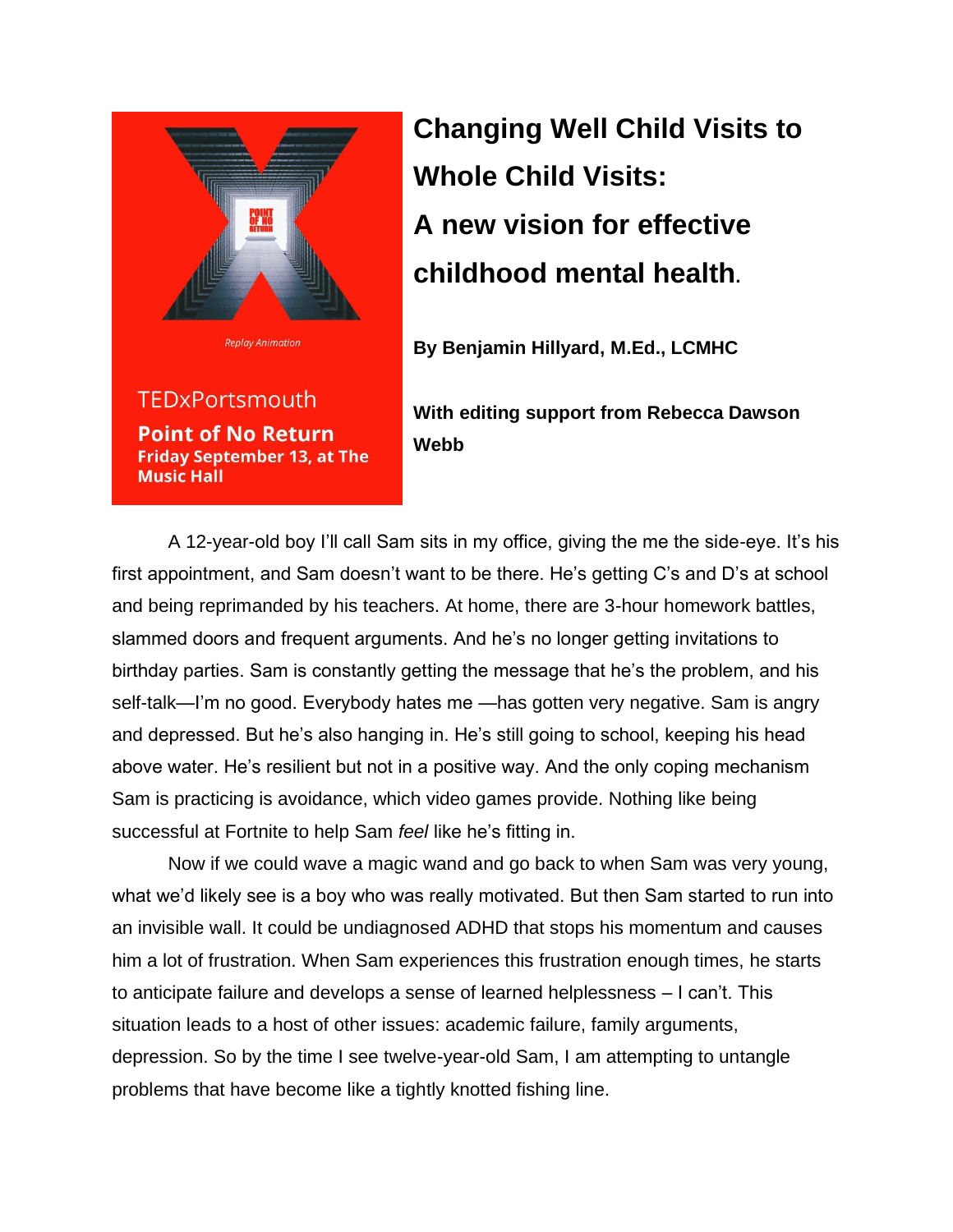Imagine giving a child a bike helmet AFTER she's gotten a concussion instead of while she's learning to ride her bike. This is the way we currently deliver mental healthcare to our children.

And nationwide surveys are not encouraging about how well that's going …. The median age for the onset of anxiety is 6 and for ADHD it's 11. Yet, only 15 to 25% of children with a mental health disorder receive treatment. And why is that?

While dedicated pediatricians follow well-established Well Child guidelines, respond to parent concerns, and check for developmental disorders at annual wellness visits, there are ZERO required mental health checks until a child is 12. And then only for depression.

Considering over half of all mental health issues occur BEFORE the age of 14. To borrow and outdated term from my industry, that's just plain crazy.

But at least we're catching depression, right? Nope. Even for those kids who have depressive disorders, only 40% receive treatment. The director of a large, local pediatric practice confirms the problem, "We routinely check developmental progress but from 30 months to 12 years we don't screen for mental health issues. We just don't have the time," she said.

The current healthcare system is failing our children, and we can do better. The solution?

I propose we turn child wellness visits into Whole Child Visits that include a mental health check with an experienced mental health professional. Mental health providers could relieve the unfair burden put on schools and pediatricians and offer more support for families.

These annual visits would allow an on-site psychotherapist to track a child's mental health in the same way a pediatrician tracks a child's physical health and development. And because these mental health checks would become a routine and accepted part of wellness, this would go a long way in alleviating the stigma of mental health issues. Plus, they would help normalize children talking about their feelings. But most importantly, children and their parents would get the treatment and support they need when they need it, so common mental health problems don't go undiagnosed or become engrained and more complex. So families wouldn't have to say, as I've heard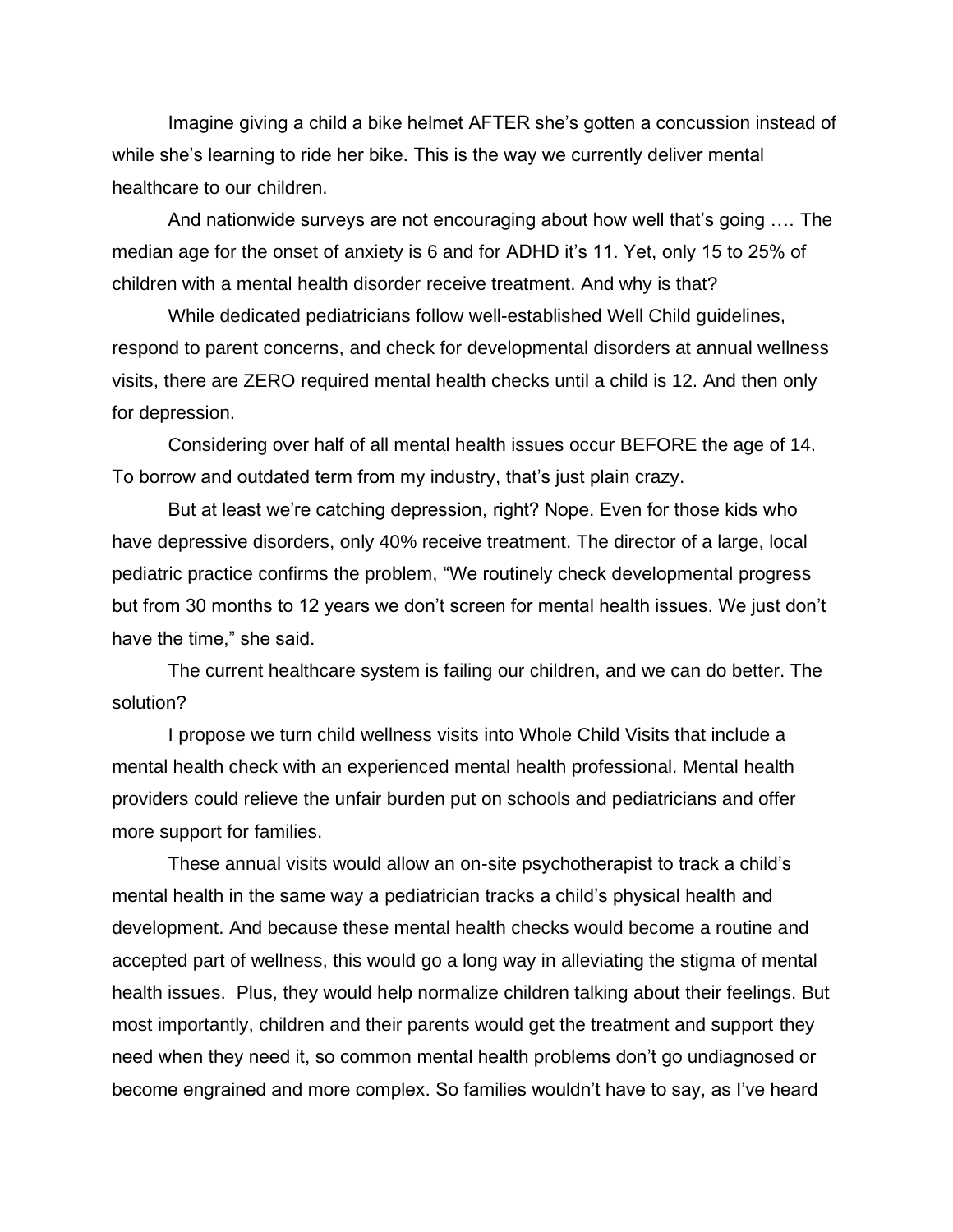them say so often after years of struggle and frustration, that they wish they'd come to see me much sooner.

A pediatric office that integrated physical and mental health checks could have helped David before he started having suicidal thoughts. This sensitive, intelligent young man was pale, anxious, and depressed. David ran track and complained about being tired all the time and said that his heart raced even when he was resting. What looked like depression, anxiety, or both turned out to be a failing thyroid. After collaborating with his doctor, David's anxiety and depression disappeared. He's now excelling in school.

And consider Becca who had yelled at her teacher and had pushed several other students to the ground. Every week Becca had long tantrums and repeatedly went to the nurse for stomach aches. But Becca could also be motivated, polite, and funny. As it turned out, Becca felt panicked in large groups. The slightest hint of rejection cascaded her into fight or flight response. Becca was practicing the only coping mechanism she had and asking for help the only way she knew how. Imagine if Becca had been able to share her feelings of anxiety earlier and if we'd been able to teach her age-appropriate techniques to better manage her stress.

Let's enable therapists to get ahead of problems instead of being left to react to them. Enable them to help families identify early signs of concern, even before a crisis makes a problem diagnosable by looking at a child's response to ordinary situations at home.

Therapists, for example, could help families spot their child's emotional and behavioral tells. A tantrum, for instance, is a child's language of distress but can easily be dismissed as normal. A therapist could help parents and children decode this language by asking them to describe their child's behavior 1 minute, 15 minutes, 60 minutes before a meltdown. Instead of focusing on the tantrum, they could get at its cause--possibly, hunger, lack of sleep, or overstimulation.

Or a therapist could ask what happens when their child is sent to get ready for bed on her own. If she's reluctant to go up alone, it could be an indicator of anxiety. Or if she goes up alone but then doesn't get ready for bed, it might indicate she needs help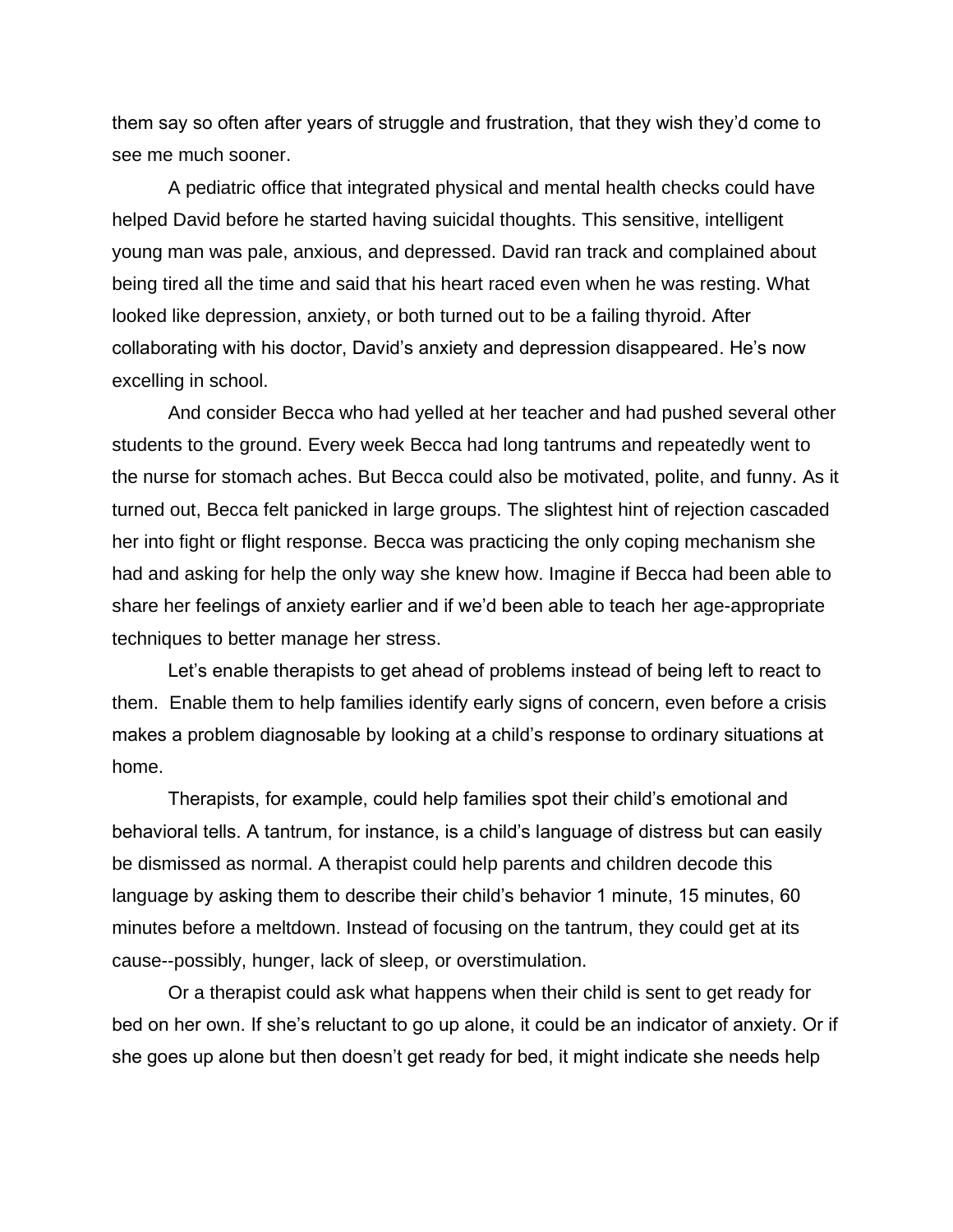with Executive Function skills—those cognitive abilities that allow us to have control over our behavior.

An integrated Whole Child Visit would allow psychotherapists not only to identify potential problem but also help address them. They could work collaboratively with pediatricians and parents to be a resource, offering advice and strategies, making referrals, prioritizing treatment options, and checking back in about the effectiveness of the suggested strategies.

This is particularly important now. We are in the middle of an epidemic of anxiety. Our children are living in a world of constant "on" and their brains and bodies get fatigued. They fall into patterns of anticipating failure, reacting to minor signs of distress with a flight or fight response. What is far worse, they don't know how to practice responding to problems by pushing forward and problem solving.

Let's return to Sam. If Sam had gotten Whole Child Visits, a psychotherapist might have asked his parents to describe what it was like for him to learn to ride a bike. Learning to ride a bike takes courage, determination and multi-tasking. There are almost always falls. A question like this could reveal Sam's difficulty with what's called "frustration tolerance."

The therapist could then offer Sam tools for better success, helping him slow down, step back and try out other possibilities when he's frustrated. This would help change Sam's self-talk from, "It's impossible" and "I can't" to a new, more positive story. Faced with his next challenge, Sam could build on his previous success and develop more positive resilience.

Identified early enough, barriers that children face can offer wonderful opportunities for them to develop useful life tools, like emotional intelligence, flexibility, frustration tolerance, safe risk taking, delayed gratification, and the ability to learn from their mistakes. Whole Child Visits could support children in this practice and better prepare them for the stressors in their lives, especially as in today's fast-paced online world, kids are exposed to cyberbullying, pornography, and sexting that they are not developmentally ready for and have limited time to process.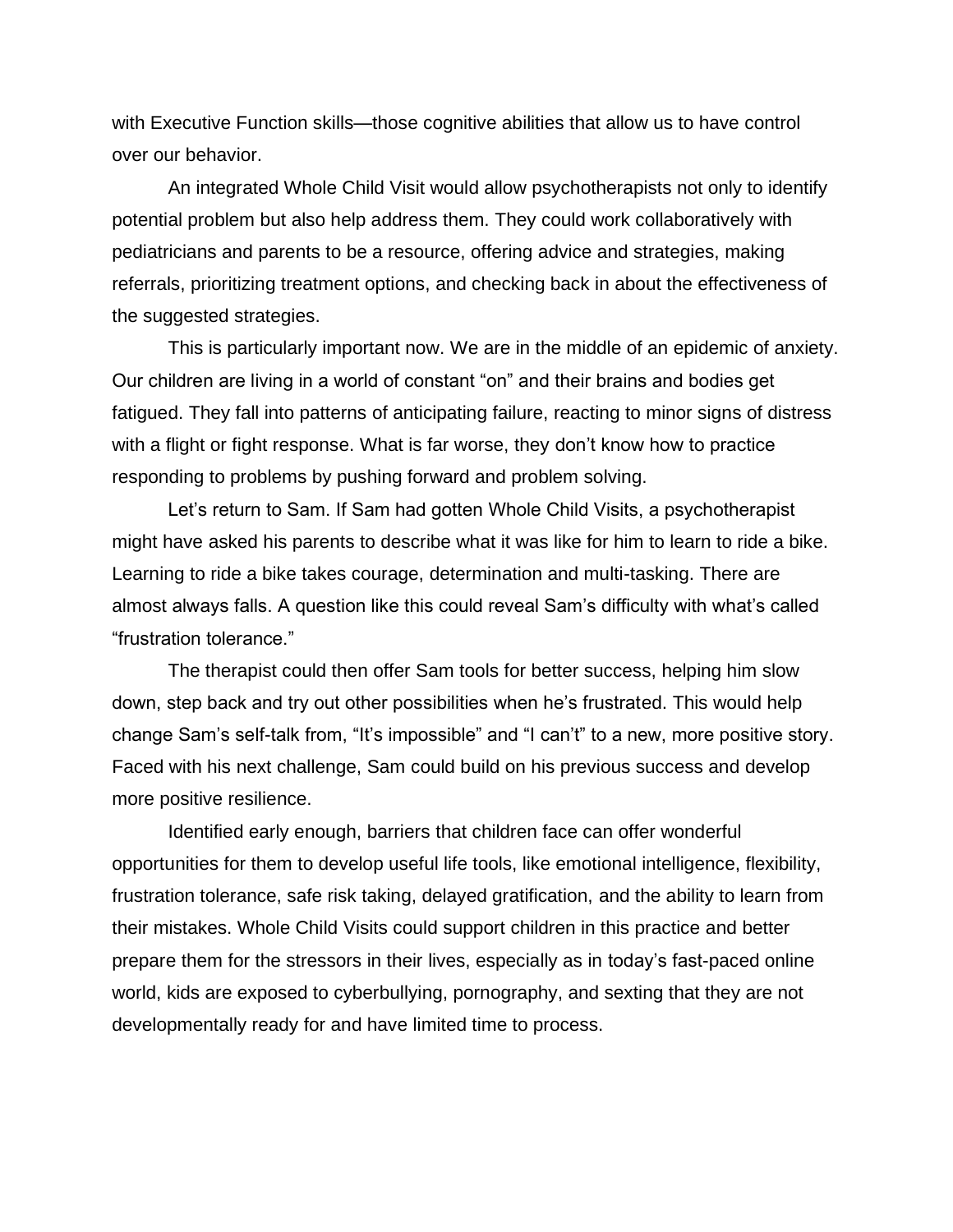Giving our kids the right tools at the right time can avoid more serious, complicated problems from developing, change their narrative from negative to positive, and build their resilience. But the timing matters.

Whole Child Visits that integrate medical, emotional, and educational support would facilitate early and effective mental health care for our children and provide the greatest long-term benefit.

Let's give our children that helmet as they learn to ride not after the concussion.

© Benjamin Hillyard 2019 AloftNH.com Centerforcollaborativechange.com